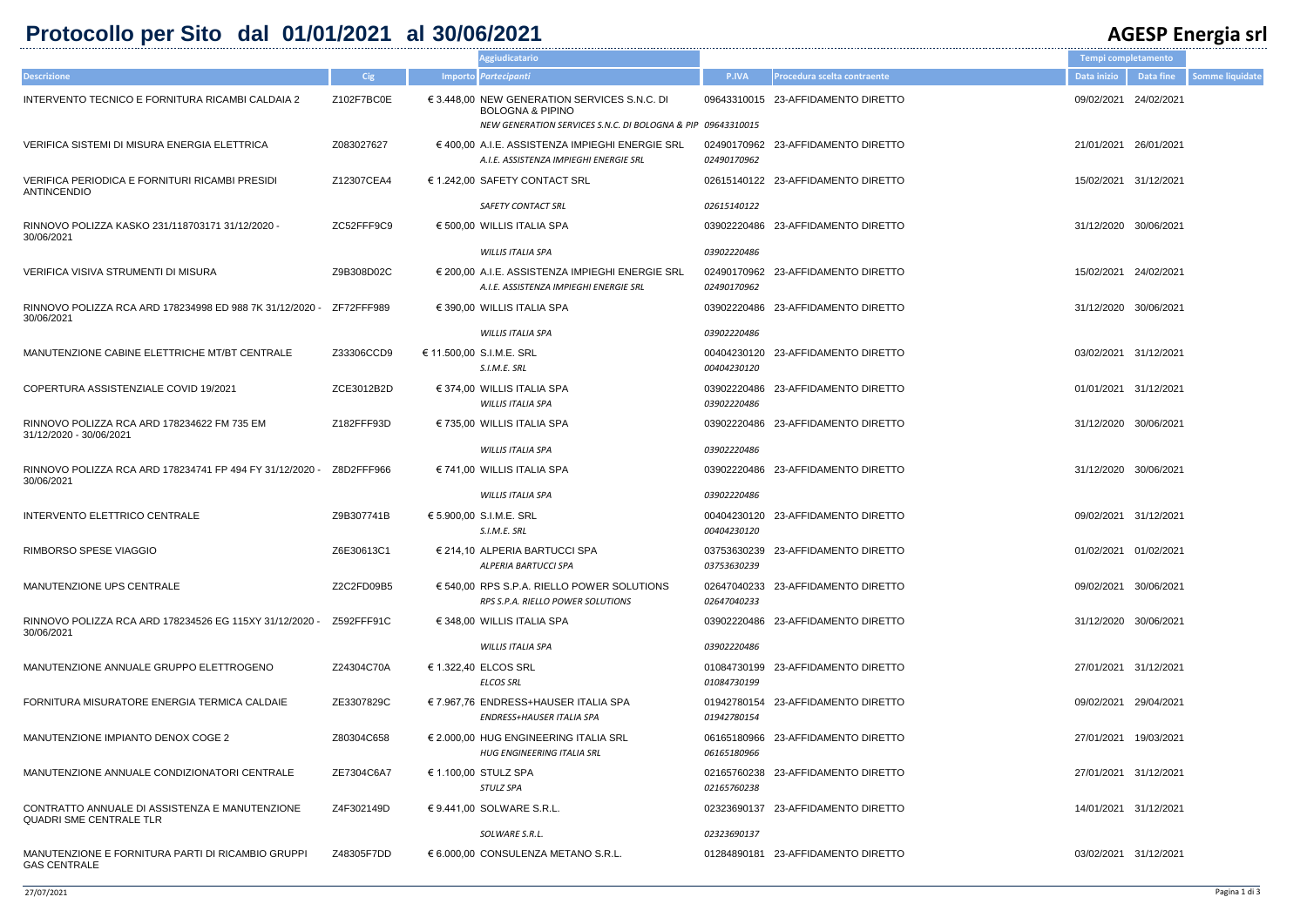- 
- 
- 
- 01/01/2021 31/12/2021
- 
- 03/02/2021 31/12/2021
- 
- 
- 
- 04/03/2021 31/12/2021
- 
- 
- 26/03/2021 31/12/2021
- 
- 
- 
- 31/03/2021 31/12/2021
- 
- 08/04/2021 31/12/2021
- ZBA3125FEF € 2.100,00 ICIM S.P.A. 12908230159 23-AFFIDAMENTO DIRETTO 15/04/2021 31/12/2021
- 19/04/2021 31/12/2021

|                                                                                                                            |            | <b>Aggiudicatario</b>                                                                |                            |                                    | <b>Tempi completamento</b> |            |
|----------------------------------------------------------------------------------------------------------------------------|------------|--------------------------------------------------------------------------------------|----------------------------|------------------------------------|----------------------------|------------|
| <b>Descrizione</b>                                                                                                         | <b>Cig</b> | Importo Partecipanti                                                                 | P.IVA                      | Procedura scelta contraente        | Data inizio                | Data fine  |
|                                                                                                                            |            | CONSULENZA METANO S.R.L.                                                             | 01284890181                |                                    |                            |            |
| DL E CSE FORNITURA E POSA SERBATOIO                                                                                        | Z21307748F | € 35.000,00 ENERGARD S.R.L.<br>ENERGARD S.R.L.                                       | 03078250234<br>03078250234 | 23-AFFIDAMENTO DIRETTO             | 09/02/2021                 | 31/12/2021 |
| CONSULENZA ED ASSISTENZA LEGALE ANNO 2021                                                                                  | ZDE3091632 | € 20.800,00 STUDIO LEGALE OSBORNE CLARKE<br>STUDIO LEGALE OSBORNE CLARKE             | 10924500159<br>10924500159 | 23-AFFIDAMENTO DIRETTO             | 01/01/2021 31/12/2021      |            |
| FORNITURA LIQUIDI ANTICORROSIVI                                                                                            | ZA6305434D | € 2.000,00 NKS NEW KEMICAL SERVICE SRL<br>NKS NEW KEMICAL SERVICE SRL                | 03589170129                | 03589170129 23-AFFIDAMENTO DIRETTO | 03/02/2021 31/12/2021      |            |
| Contratto assistenza programmata Sistema Antintrusione<br><b>CENTRALE TLR 2021</b>                                         | Z652FFF967 | € 300,00 SISTEL DATA S.R.L.                                                          | 01327770127                | 23-AFFIDAMENTO DIRETTO             | 01/01/2021                 | 31/12/2021 |
|                                                                                                                            |            | SISTEL DATA S.R.L.                                                                   | 01327770127                |                                    |                            |            |
| MANUTENZIONE E FORNITURA RICAMBI SISTEMA DENOX                                                                             | Z55307CE12 | € 6.000,00 HUG ENGINEERING ITALIA SRL<br>HUG ENGINEERING ITALIA SRL                  | 06165180966<br>06165180966 | 23-AFFIDAMENTO DIRETTO             | 15/02/2021 31/12/2021      |            |
| FORNITURA E MANUTENZIONE SISTEMA RIVELAZIONI<br><b>PERDITE</b>                                                             | Z3F30542FE | $\in$ 8.000.00 BRANDES GMBH                                                          |                            | DE135122514 23-AFFIDAMENTO DIRETTO | 03/02/2021                 | 31/12/2021 |
|                                                                                                                            |            | <b>BRANDES GMBH</b>                                                                  |                            |                                    |                            |            |
| VERIFICA PERIODICA DELL'IMPIANTO DI MESSA A TERRA                                                                          | ZE83093262 | € 1.750,00 ICIM S.P.A.<br>ICIM S.P.A.                                                | 12908230159                | 12908230159 23-AFFIDAMENTO DIRETTO | 25/02/2021                 | 31/12/2021 |
| MANUTENZIONE ORDINARIA COGENERATORE 2                                                                                      | ZD330D1F96 | € 2.819,60 JENBACHER SRL<br><b>JENBACHER SRL</b>                                     | 01479570218                | 01479570218 23-AFFIDAMENTO DIRETTO | 04/03/2021                 | 29/03/2021 |
| TARTURA E CERTIFICAZIONE STRUMENTO DI MISURA                                                                               | Z6F30C4B53 | € 227,00 ARO S.R.L.<br>ARO S.R.L.                                                    | 00907690960<br>00907690960 | 23-AFFIDAMENTO DIRETTO             | 02/03/2021                 | 22/04/2021 |
| Riprese e montaggio foto e video relative all'installazione serbatoio<br>di accumulo termico da 180 mc ed opere accessorie | Z0930D32AD | € 2.500,00 ENERGARD S.R.L.                                                           | 03078250234                | 23-AFFIDAMENTO DIRETTO             | 04/03/2021                 | 31/12/2021 |
|                                                                                                                            |            | ENERGARD S.R.L.                                                                      | 03078250234                |                                    |                            |            |
| AGGIORNAMENTO SOFTWARE COMPUTER DCS                                                                                        | ZA930DE907 | € 1.970,00 P & C S.R.L.<br>P & C S.R.L.                                              | 03006550960<br>03006550960 | 23-AFFIDAMENTO DIRETTO             | 10/03/2021                 | 12/03/2021 |
| Corso Energy Manager - 40 ore                                                                                              | ZEC30F8B1E | € 636,00 UNIPRO S.R.L.<br>UNIPRO S.R.L.                                              | 02397430394                | 02397430394 23-AFFIDAMENTO DIRETTO | 01/04/2021                 | 30/04/2021 |
| SOSTITUZIONE CONDIZIONATORE POWER STATION<br><b>CENTRALE TERMICA</b>                                                       | Z5430ED4F6 | $\epsilon$ 2.250,00 TERMOIDRAULICA MARA DI MARA MARCO                                |                            | 00095360129 23-AFFIDAMENTO DIRETTO | 26/03/2021 31/12/2021      |            |
|                                                                                                                            |            | TERMOIDRAULICA MARA DI MARA MARCO                                                    | 00095360129                |                                    |                            |            |
| FORNITURA E POSA CONTATORI DI CALORE                                                                                       | Z6C30EBA18 | € 25.894,45 AMARC DHS SRL<br><b>AMARC DHS SRL</b>                                    | 06595100964<br>06595100964 | 23-AFFIDAMENTO DIRETTO             | 26/03/2021 31/12/2021      |            |
| AGGIORNAMENTO NORMATIVO TLR                                                                                                | ZB9310FEB2 | $\in$ 1.200.00 UTILITEAM CO. SRL<br>UTILITEAM CO. SRL                                | 04346160965                | 04346160965 23-AFFIDAMENTO DIRETTO | 26/03/2021                 | 31/12/2021 |
| FORNITURA E POSA CENTRALE TERMICA                                                                                          | Z003112222 | € 5.680,00 CALDAIE MELGARI SRL<br><b>CALDAIE MELGARI SRL</b>                         | 00748360195<br>00748360195 | 23-AFFIDAMENTO DIRETTO             | 01/04/2021 31/12/2021      |            |
| Assistenza per movimentazione, sistemaione e pulizia valvole e per<br>eventuali interventi di riparazione perdite rete tlr | ZCC31293D9 | € 25.000,00 CRISPINO SRL                                                             |                            | 02338830124 23-AFFIDAMENTO DIRETTO | 31/03/2021                 | 31/12/2021 |
|                                                                                                                            |            | <b>CRISPINO SRL</b>                                                                  | 02338830124                |                                    |                            |            |
| FORNITURA LIQUIDI COGENERATORI CENTRALE TLR                                                                                | Z5D31120BA | $\in$ 25.000,00 CPL CONCORDIA SOC. COOP. A R. L.<br>CPL CONCORDIA SOC. COOP. A R. L. | 00154950364<br>00154950364 | 23-AFFIDAMENTO DIRETTO             | 26/03/2021                 | 31/12/2021 |
| MANUTENZIONE E VERIFICHE PERIODICHE IMPIANTO<br>ELETTRICO CENTRALE                                                         | ZC7312937B | € 20.000,00 S.I.M.E. SRL                                                             |                            | 00404230120 23-AFFIDAMENTO DIRETTO | 08/04/2021 31/12/2021      |            |
|                                                                                                                            |            | S.I.M.E. SRL                                                                         | 00404230120                |                                    |                            |            |
| CERTIFICAZIONE DEI FATTORI DI CONVERSIONE DI ENRGIA<br>PRIMARIA (DM 26/06/2015)                                            | ZBA3125FEF | € 2.100,00 ICIM S.P.A.                                                               |                            | 12908230159 23-AFFIDAMENTO DIRETTO | 15/04/2021 31/12/2021      |            |
|                                                                                                                            |            | ICIM S.P.A.                                                                          | 12908230159                |                                    |                            |            |
| COLLAUDO STATICO STRUTTURE NUOVO ACCUMULO<br><b>TERMICO TLR</b>                                                            | Z3C31633C7 | € 3.302,00 ING. LUCA MILANI                                                          |                            | 02488950128 23-AFFIDAMENTO DIRETTO | 19/04/2021 31/12/2021      |            |